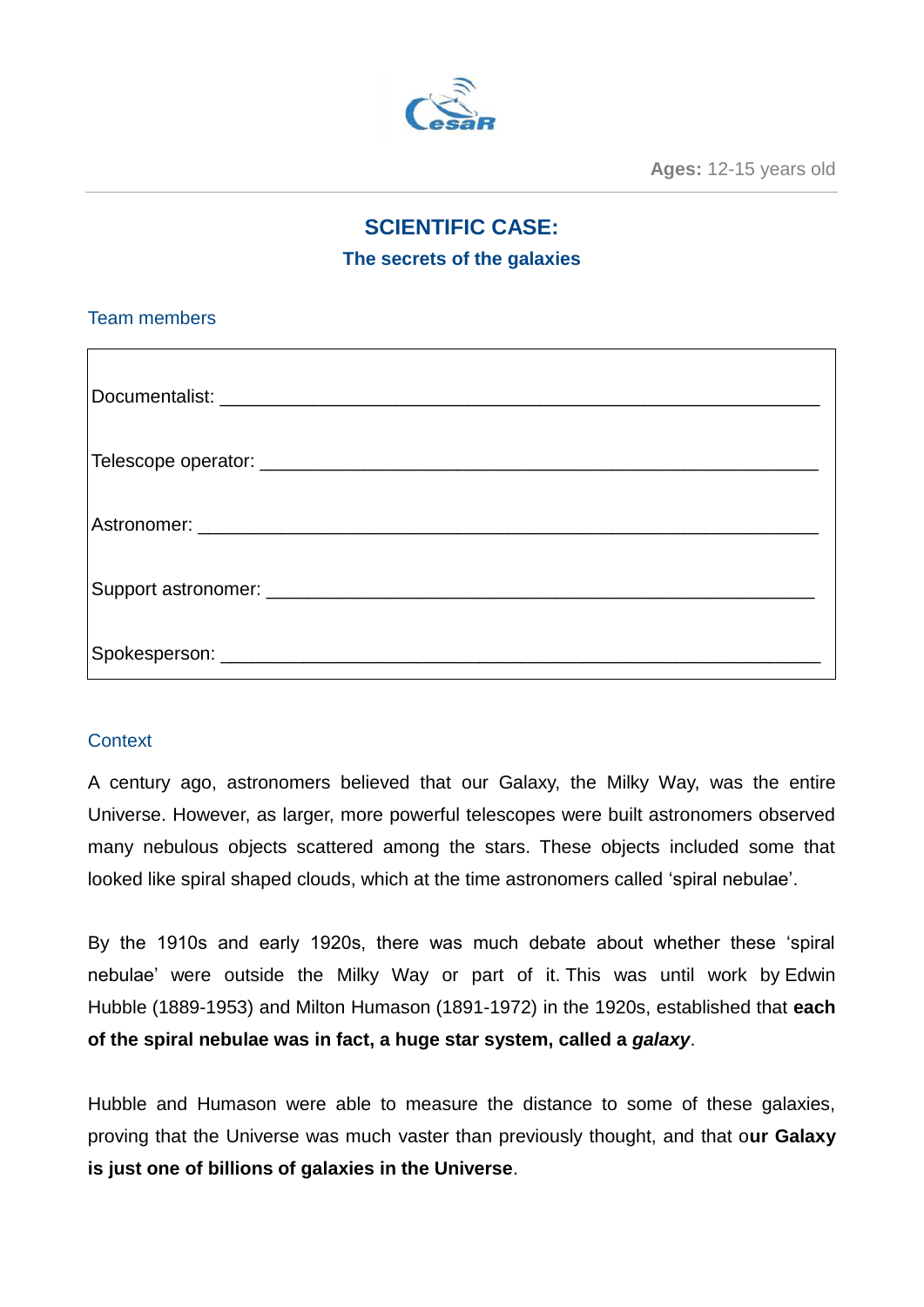

Since then, astronomers have learned a lot about galaxies: how many there are, what types of galaxies exist, and the stars that they contain. They have also started to figure out how galaxies formed and how they evolve.

And, **all these discoveries were possible because of the light coming from those galaxies**, emitted by the thousands to trillions of stars within them.



*Figure 1: A field of galaxies observed by the Hubble Space Telescope. Credit: NASA/ESA*

More educational resources:

CESAR:<http://cesar.esa.int/> ESASky:<https://sky.esa.int/> ESA education: www.esa.int/education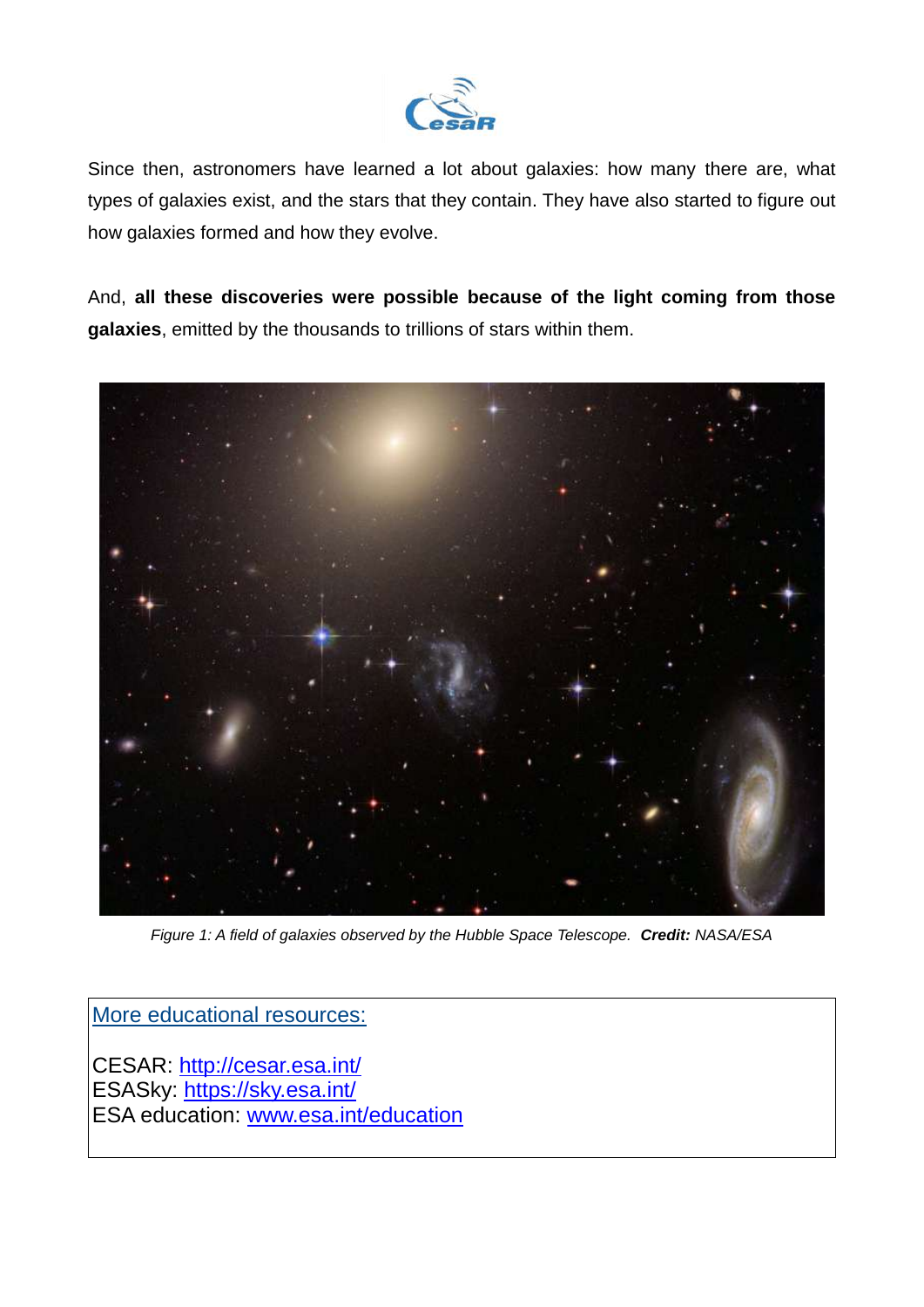

## **Classifying galaxies**

Your task is to classify a sample of galaxies and study some of their properties, as Edwin Hubble did in 1920. You will view images of these galaxies using the *ESASky* tool, which will play the role of a virtual telescope.

### Research equipment

You have access to the following:

- Colour pencils, paper, eraser.
- An interactive screen displaying *ESASky*, with a list of galaxies uploaded.

**Note:** You could watch the *ESASky* video tutorial to see how to upload and inspect a list – see link below: <https://www.youtube.com/watch?v=AgQHC36rCUo>

### **Part 1. Make your own classification of galaxies**

You are going to look at the optical (visible) images of a set of galaxies that have been specially selected for this activity.

Activity 1: Group the galaxies that, from your point of view, have something in common and answer the following questions:

• What do they have in common?

• How many different of shapes can you recognise?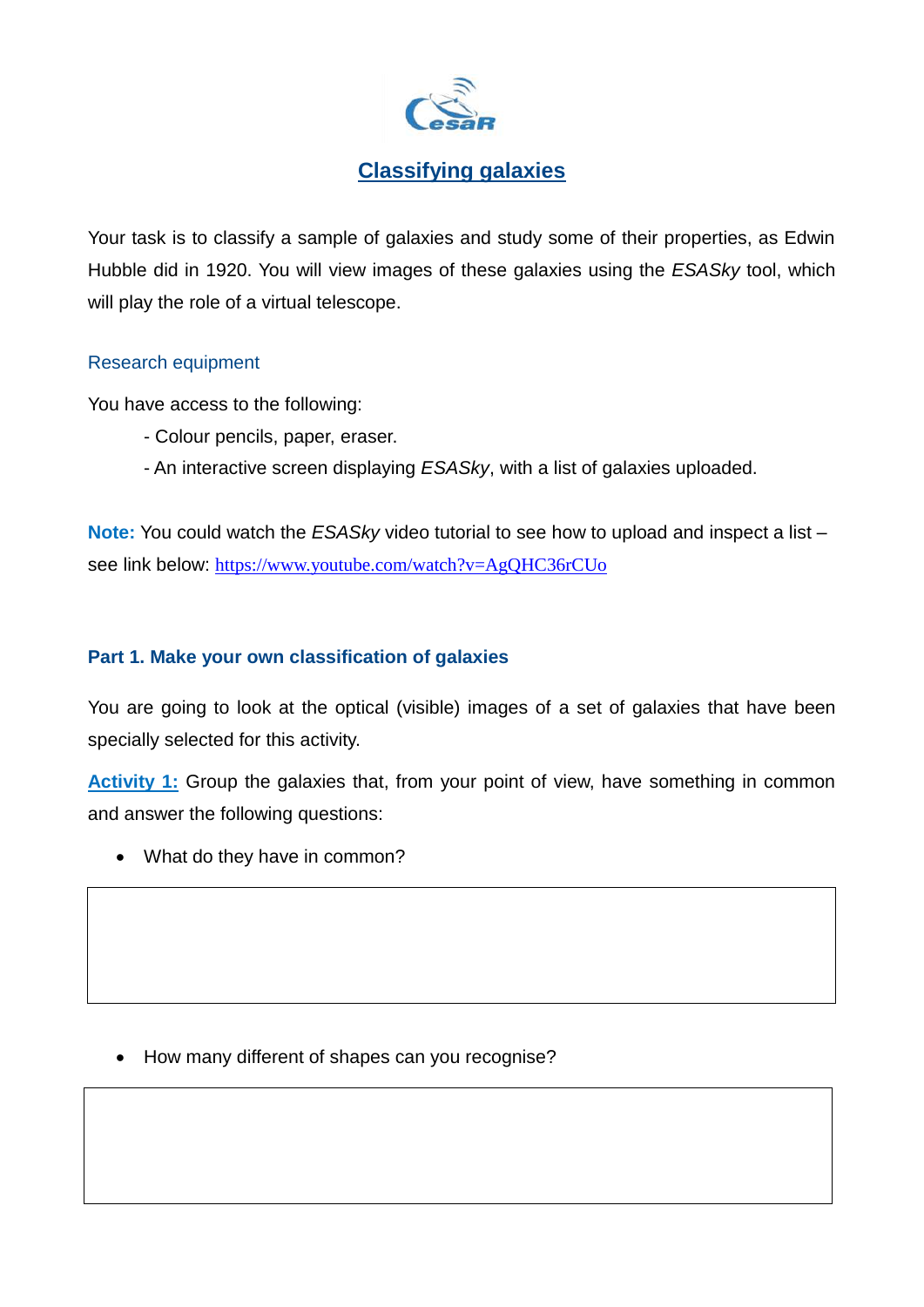

Give a name to each type of galaxy in your classification, explain their characteristics, and sketch them. $^1$ 

| Name               | Characteristics | Sketch |
|--------------------|-----------------|--------|
| Type 1:            |                 |        |
|                    |                 |        |
|                    |                 |        |
|                    |                 |        |
| Type 2:            |                 |        |
|                    |                 |        |
|                    |                 |        |
|                    |                 |        |
|                    |                 |        |
| Type 3:            |                 |        |
|                    |                 |        |
|                    |                 |        |
|                    |                 |        |
| Type 4:            |                 |        |
|                    |                 |        |
|                    |                 |        |
|                    |                 |        |
|                    |                 |        |
| Type 5 (optional): |                 |        |
|                    |                 |        |
|                    |                 |        |
|                    |                 |        |
|                    |                 |        |
|                    |                 |        |

Fill as many types as needed for your classification.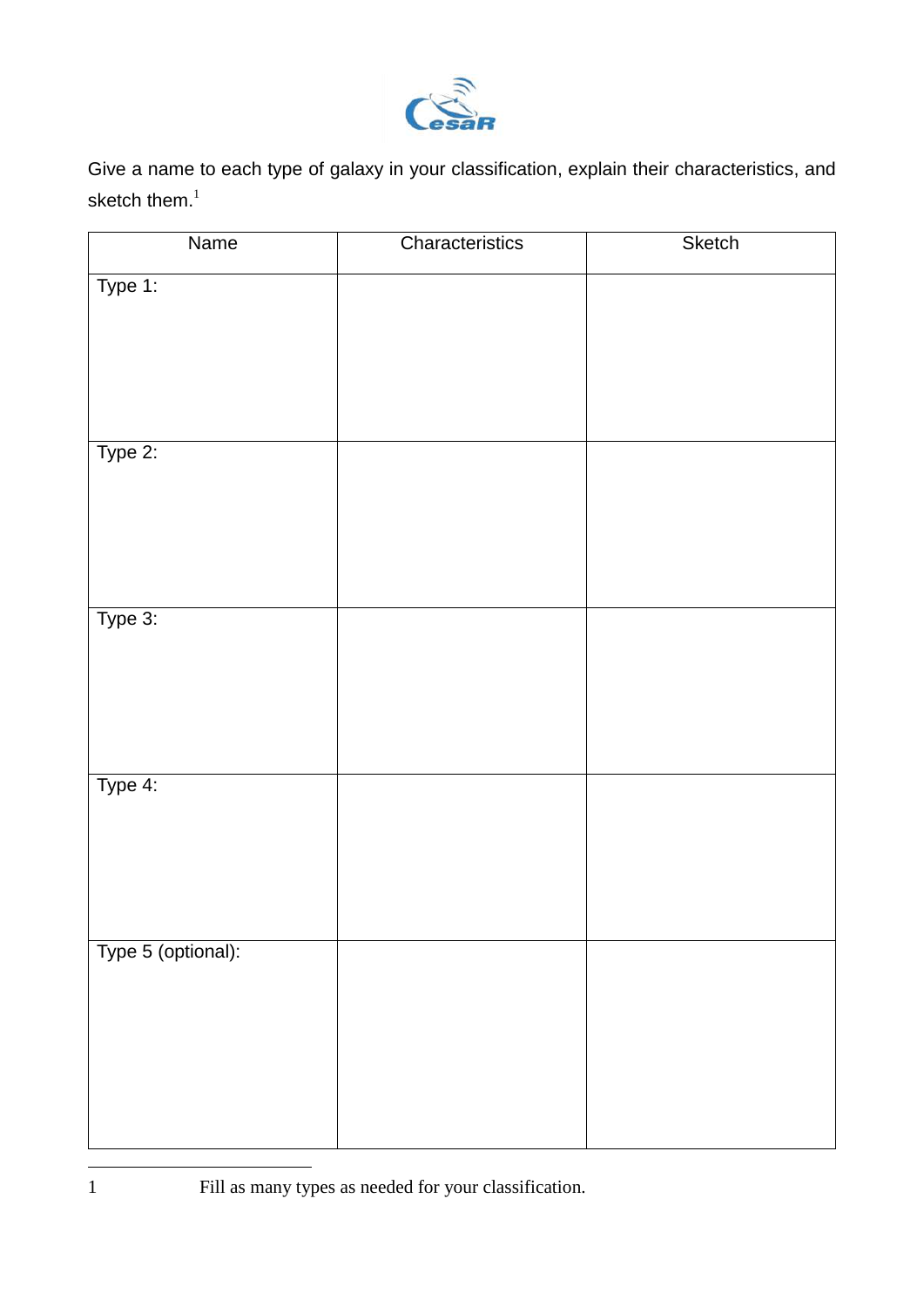

### **Part 2. Classify the galaxies according to the Hubble Tuning Fork**

Edwin Hubble was the first astronomer to attempt to classify galaxies. His classification scheme, known as the *Hubble Tuning Fork*, is still in use today. In this scheme, galaxies are classified into the following broad categories: **elliptical, spiral,** and **irregular.** Spiral galaxies are further classified into two types: *regular* **spirals** and *barred* **spirals**.

# **Carefully study the Hubble Tuning Fork (available in the** *Research Equipment section***).**

**Activity 2.1:** After looking at Hubble's classification, do you see any similarities to your classification?

| Hubble's classification:   | Your classification: |
|----------------------------|----------------------|
| <b>Elliptical galaxies</b> | [Name 1]             |
| Spiral galaxies            | [Name 2]             |
| Barred spiral galaxies     | [Name 3]             |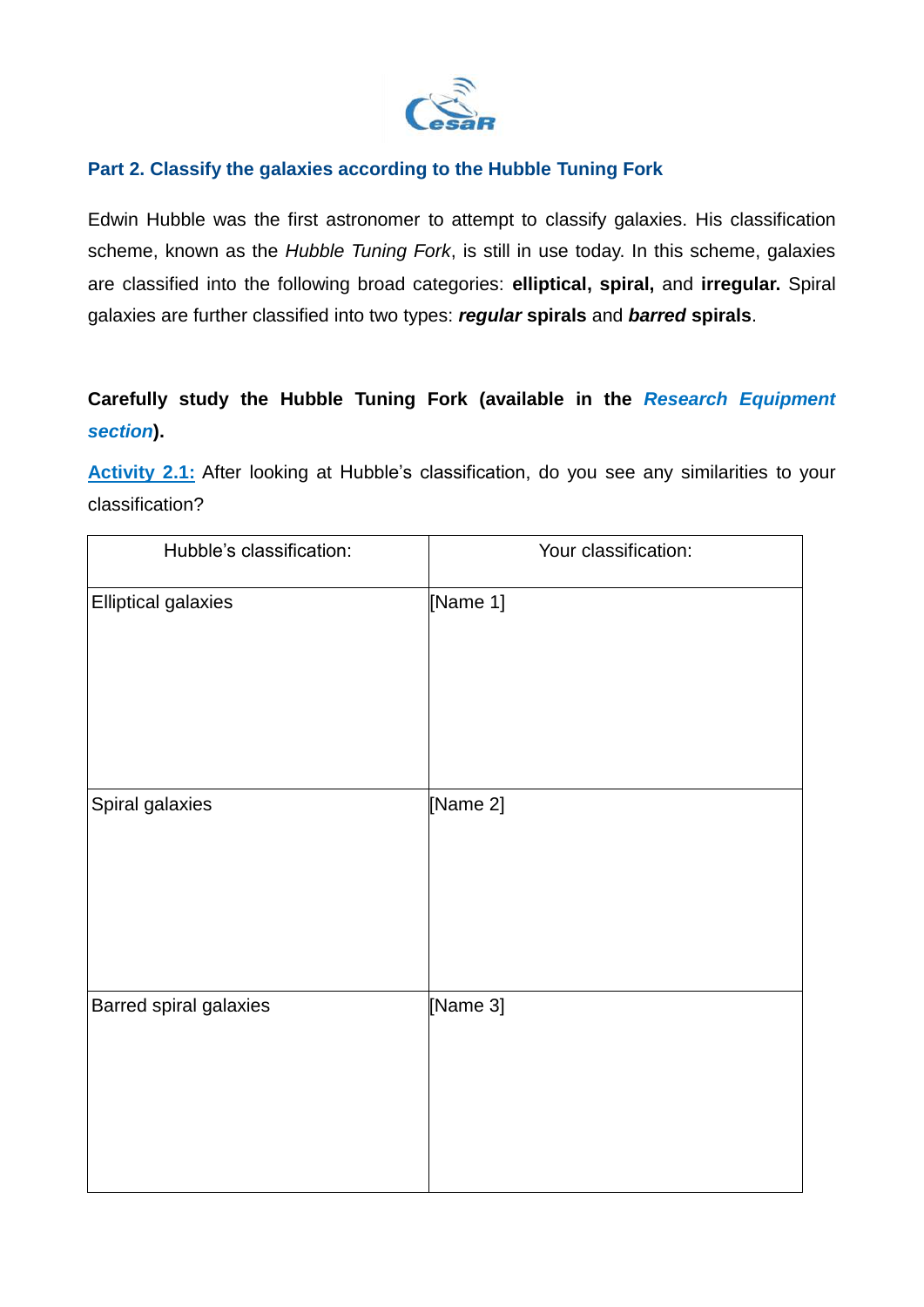

| Irregular galaxies | [Name 4] |  |  |  |  |
|--------------------|----------|--|--|--|--|
|                    |          |  |  |  |  |
|                    |          |  |  |  |  |
|                    |          |  |  |  |  |
|                    |          |  |  |  |  |
|                    |          |  |  |  |  |

## What are the main differences between Hubble's and your classification?

**Activity 2.2:** Now that you are familiar with Hubble's Tuning Fork classification, use it to classify the galaxies (that you studied using the *ESASky* tool), as Hubble would have done.

In the table below, write down the name of the galaxies in your list that belong to each of these groups.

| <b>Hubble type</b>   | <b>Galaxies</b> |
|----------------------|-----------------|
| Spiral               |                 |
| <b>Barred spiral</b> |                 |
| Elliptical           |                 |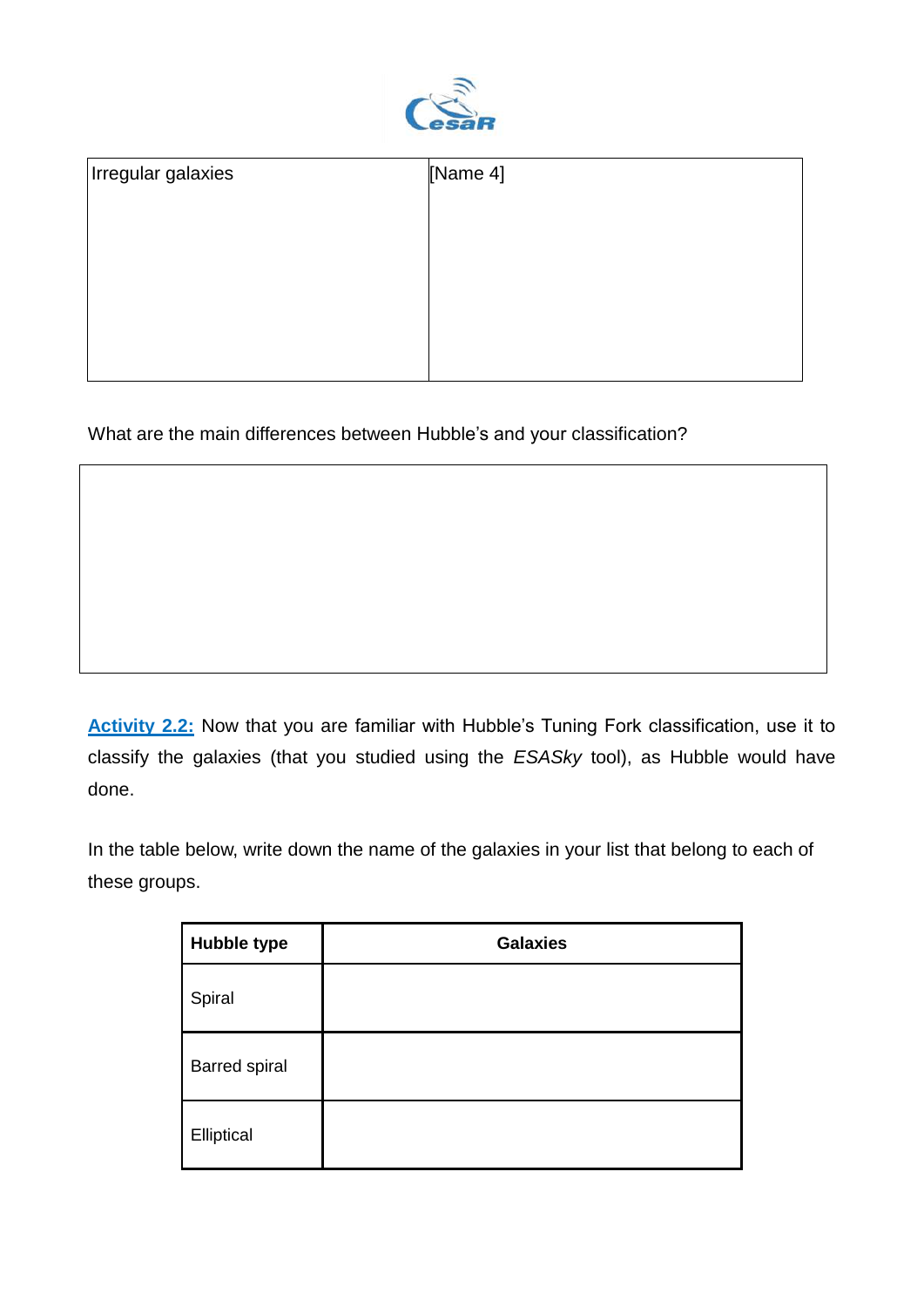

| Irregular |  |  |  |  |  |  |  |  |  |
|-----------|--|--|--|--|--|--|--|--|--|
|-----------|--|--|--|--|--|--|--|--|--|

### **Part 3. The colours of galaxies**

**Everything astronomers know about galaxies comes from the light emitted by the stars within them**. Because galaxies are far away, we see the light coming from their most massive stars. Astronomers know that there is a **connection between the colour of the stars** and **their surface temperature.** 

**In fact, astronomers know that blue stars are hotter and tend to be younger, while red stars are colder and tend to be older.**

Thus, the colours of galaxies provide clues about the stars they contain.

Study the galaxies again, paying attention to their colours.

Which galaxies contain young stars? And, to which galaxy classification group, or groups, do they belong?

Where are, these young stars located within the galaxies?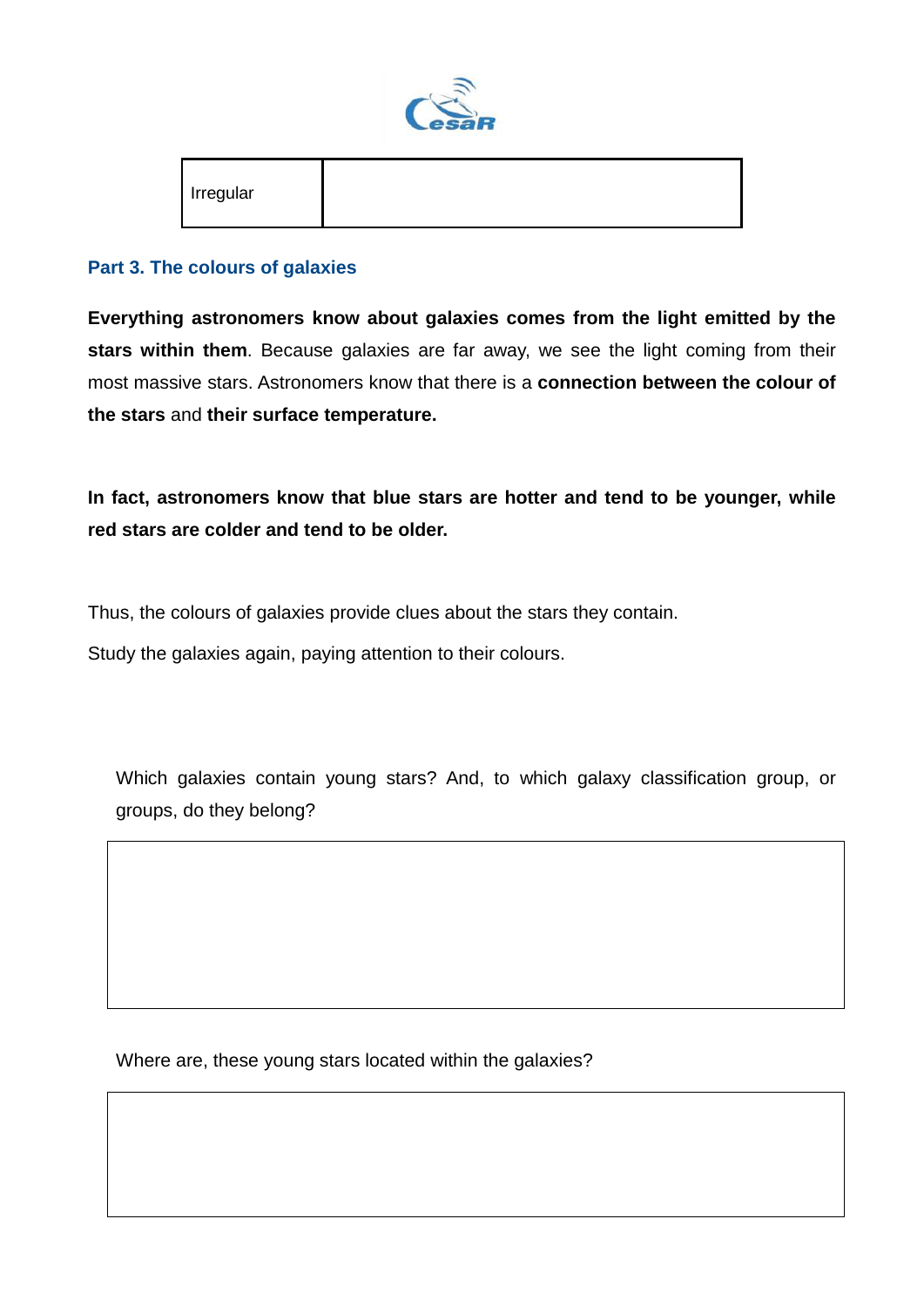

Do these galaxies also contain old stars? Where?

Are there galaxies that contain only young or only old stars? Which type (shape) are they?

**Activity 3.1:** Based on the experience that you have already gained during this activity, write down your conclusions about how you think galaxies evolve (remember which types of galaxies have young (hot blue) stars and red (cool older) stars).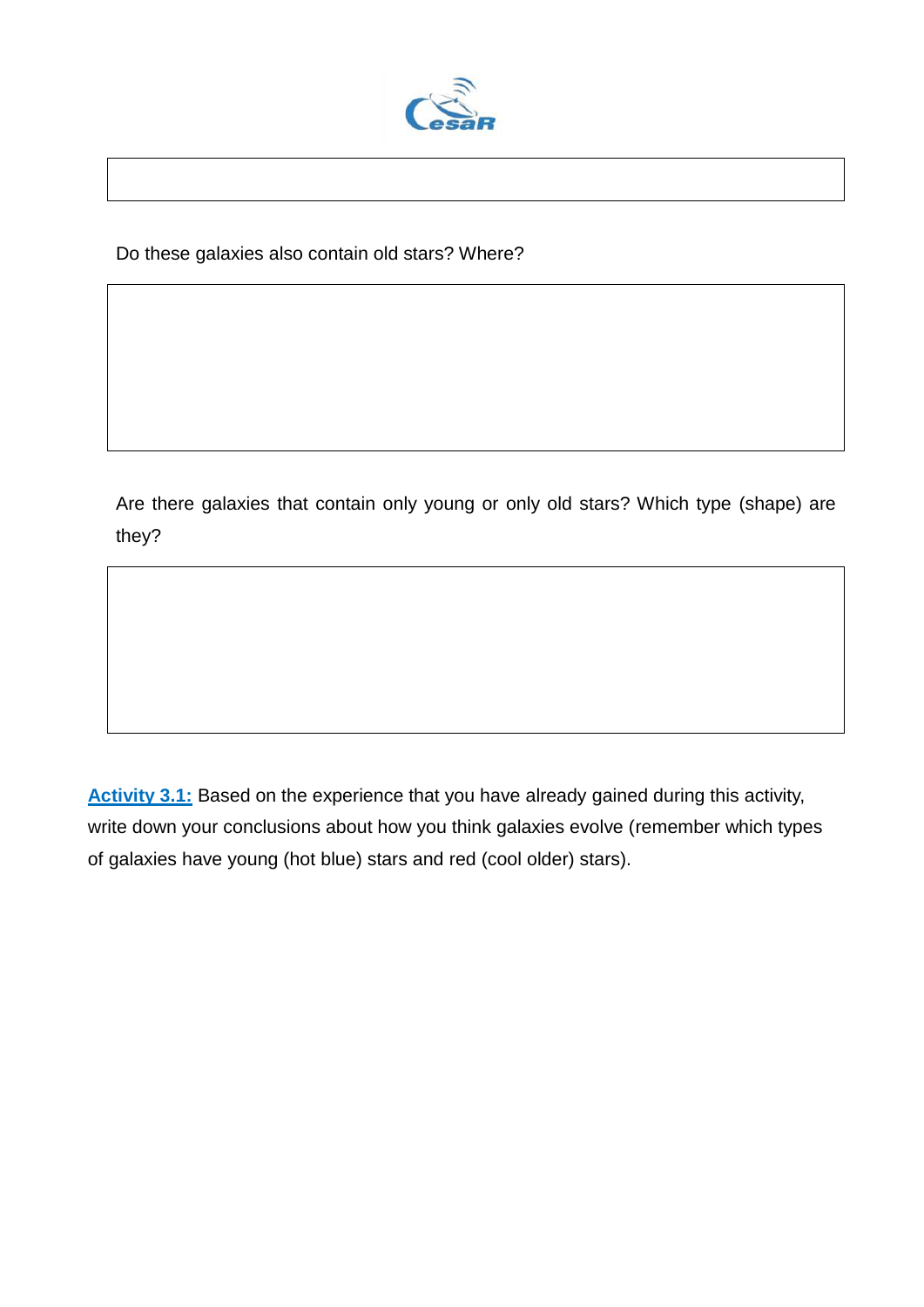

Conclusions:

**Research equipment**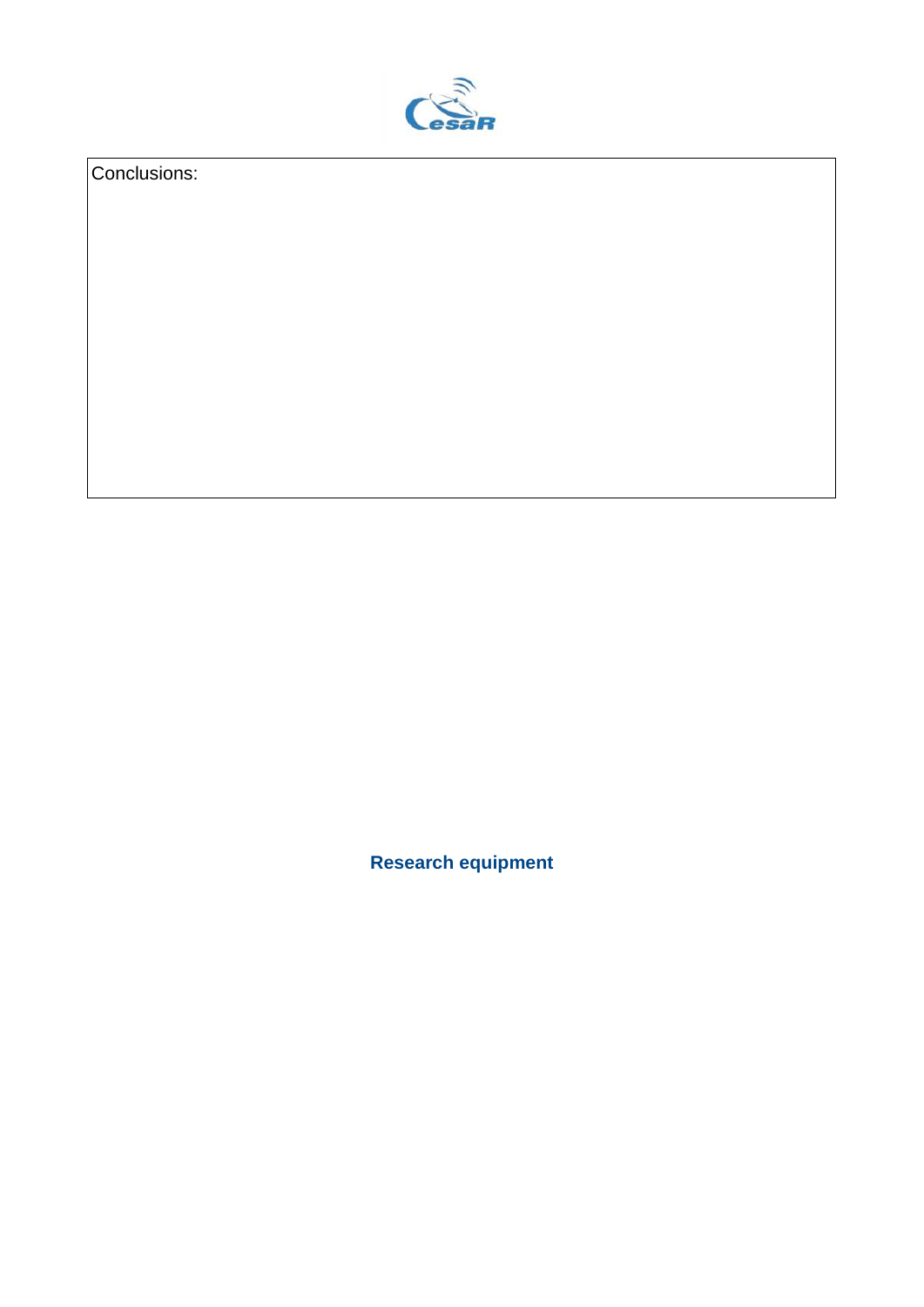